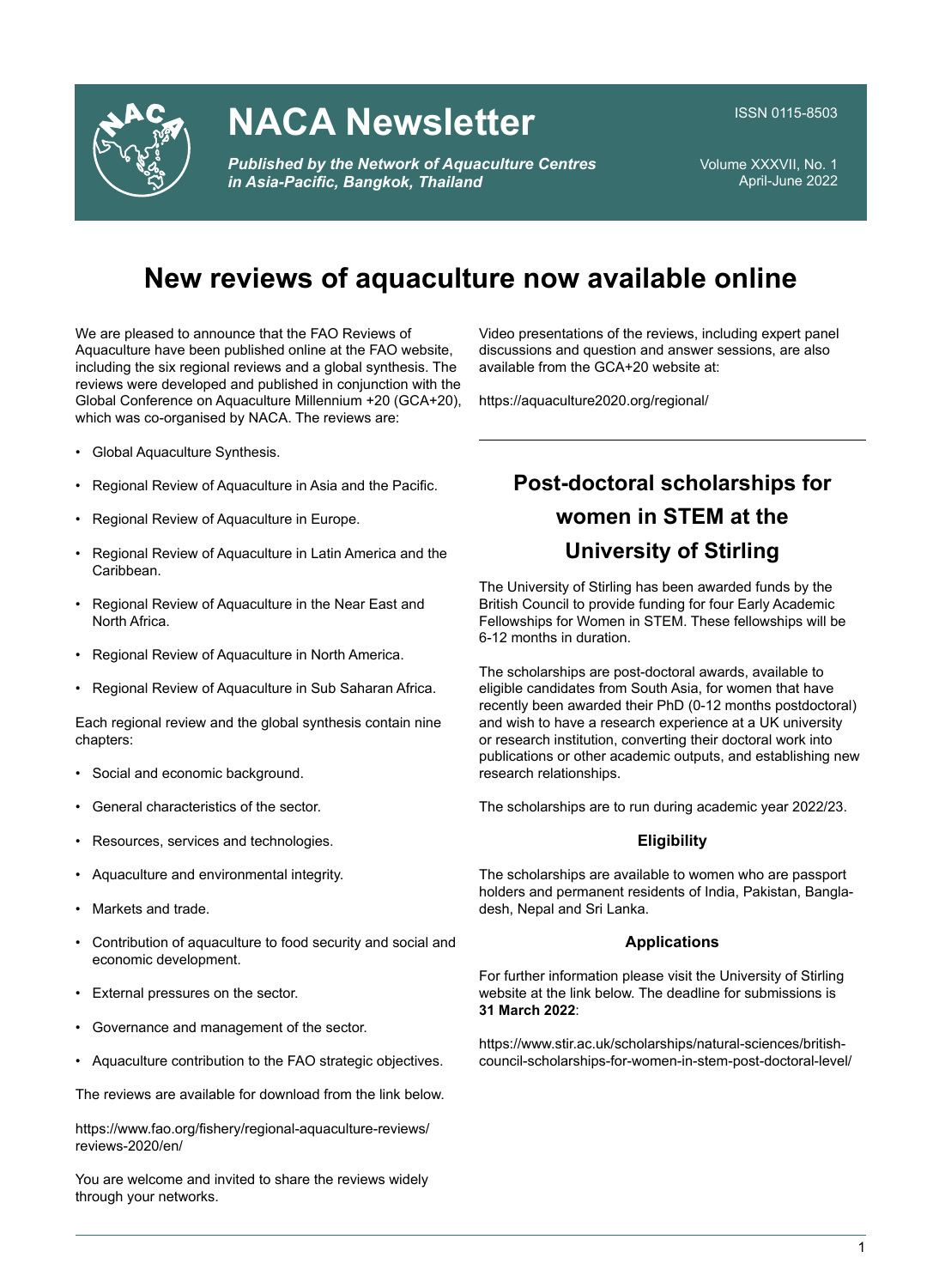## **Research breakthrough seen to curb shortage of**'poor man's fish'

#### **Report by Rex Delsar**

A scientific breakthrough at a research center in the Philippines might finally be the long-term solution to the perennial shortage of round scad (*Decapterus* spp.), known as the "poor man's fish" in the country.

In a world's first, researchers successfully spawned the round scad *Decapterus macrosoma* in captivity at the Southeast Asian Fisheries Development Center, Aquaculture Department (SEAFDEC/AQD) in Tigbauan, Iloilo, marking a critical milestone towards farming the fish, locally known as *galunggong*.

Round scad is considered a staple fish in the Philippines with over 202,000 metric tons harvested by commercial and municipal fisheries in 2020 according to government statistics. However, the haul could not keep up with market demand leading to increasing prices, now reaching \$5 to \$6 a kilo, and controversial moves to import the fish amid closed fishing seasons.

"Our breeders have been spawning continuously since December last year until this February, and we now have thousands of galunggong in different larval to early juvenile stages at our hatchery which we hope to further grow to market sizes to prove that we can farm galunggong," revealed SEAFDEC/AQD chief Dan Baliao in an interview last Feb. 28, 2022.



*Round scad (Decapterus macrosoma) breeders feeding on krill during an experiment at SEAFDEC/AQD. Photo by EV Antolino.*



Some of the world's first captive-bred round scad, 48 days *after hatching, at SEAFDEC/AQD in Iloilo, Philippines. Photo by JF Aldon.*

Researcher Ma. Irene Cabanilla-Legaspi said they started collecting wild breeders off southern Iloilo and Antique in 2020 as part of a Government of Japan-funded project at SEAFDEC/AQD, the same research center responsible for groundbreaking studies on breeding milkfish in the 70s and 80s.

After collecting round scad breeders onboard commercial fishing vessels and through fish traps, Cabanilla-Legaspi's team transported them to SEAFDEC/AQD's headquarters in Tigbauan and stocked them in fish tanks to prepare them for spawning.

It was the breeders they caught in August and October 2021 that began laying eggs in December 2021, and continued to produce good eggs through February 2022. Though still in an early experimental stage, they already have fingerlings in the hatchery that are more than 50 days old.

### **'Very fast' growth**

"We observed that the fish were growing very fast. When they reach 20 days old, they have a very fast growth and we can obtain 2.5-centimeter round scad in 25 days," Cabanilla-Legaspi said. Although trials in the hatchery are still few, SEAFDEC/AQD scientist Dr. Leobert de la Peña noted that the round scad fry also have "very high survival" compared to other marine fish being grown at SEAFDEC/AQD, reaching as much as 20% survival 25 days after they hatch.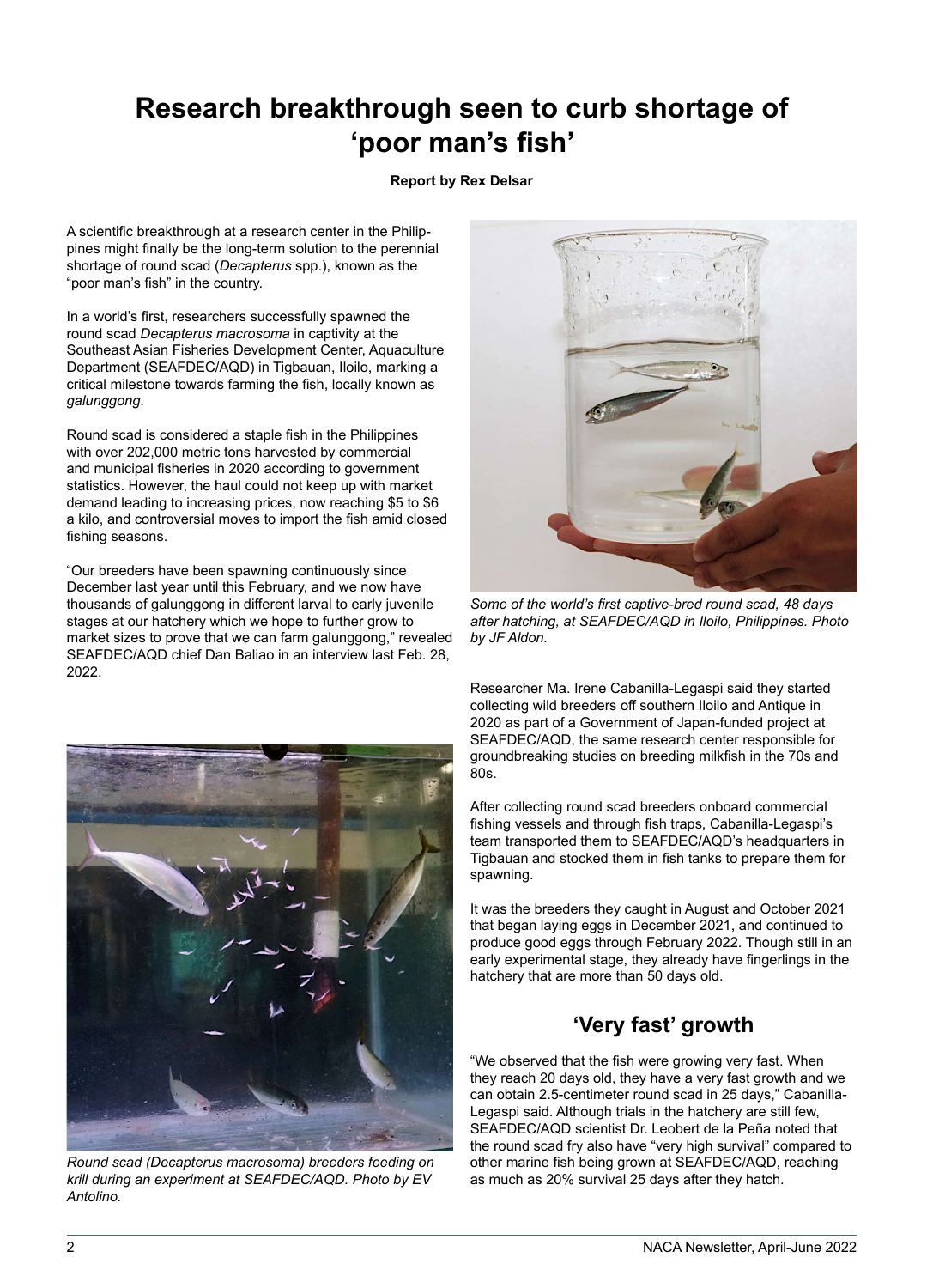Meanwhile, the SEAFDEC/AQD team will continue to collect broodstock from the wild for more experimental runs that will also cover studying the fish's larval development, reproductive development, feeding habits, and the formulation of hatchery, nursery, and grow-out procedures.

"We hope our attempts to grow galunggong will proceed quickly. We are excited to roll out the technology and promote the culture of galunggong so prices may become more affordable as farms can surely augment the catch from the wild," Baliao added.

SEAFDEC/AQD deputy chief Dr. Sayaka Ito also noted that round scad is a potential export product for the Philippines as it is now being imported by Japan as otsumami, a kind of snack or finger food.

The research on round scad is under an umbrella program at SEAFDEC/AQD that aims to develop aquaculture technologies on new aquatic species that also includes kawakawa (mackerel tuna) and flathead lobster. The main goal of the research program is to close the life cycle of these species in captivity and to develop production techniques for hatchery, nursery, and grow-out.

#### **News provided by:**

Southeast Asian Fisheries Development Center, Aquaculture Department (SEAFDEC/AQD)

SEAFDEC is a regional treaty organisation, with 11 member countries, and is tasked with promoting sustainable fisheries and aquaculture in Southeast Asia. Its Aquaculture Department (AQD) is based in Iloilo, Philippines.

## **Free online aquaculture courses**

Five free online aquaculture courses are now available on the platform OpenLearn Create. The courses are outputs of the EU GAIN project (Green Aquaculture Intensification in Europe). The courses are:

- Introduction to the GAIN project and courses developed by Ca' Foscari University of Venice.
- Sustainability of aquaculture products developed by the University of Stirling.
- Sustainable Aquafeeds developed by SPAROS.
- Valorisation of aquaculture wastes: An approach to the circular economy - developed by CSIC with contributions from ANFACO-CECOPESCA, Salten Havbrukspark and Waister AS.
- Precision aquaculture.

The courses are self-paced and intended for people actively engaged withaquaculture production, seafood value chains, certification schemes and policy organisations, but are also of interest to students and academic audiences.

To sign up for courses visit the OpenLearn Create website:

https://www.open.edu/openlearncreate/course/index.php?categoryid=502

### **"Fishing for Life 2022"**

#### **South and South-East Asian Conference on Small Scale Fisheries and Aquaculture, 19-20 September 2022 at the Ocean University of Sri Lanka**

In celebrating the Year of Artisanal Fisheries and Aquaculture-2022, as declared by the United Nations, Sri Lanka Forum for Small Scale Fisheries (SLFSSF) is organising a conference under the theme "Fishing for Life", which will be an international conference covering the South and South-East Asian region. This will be organised in partnership with Sri Lanka Association for Fisheries and Aquatic Resources (SLAFAR) and the Ocean University of Sri Lanka (OCUSL). The event will be held during 19-20 September 2022, in virtual format due to the Covid-19 pandemic situation.

The conference aims to bring to light, the important contribution made by artisanal and small scale fisheries to food supply, nutrition, employment, poverty alleviation and wellbeing of the people in the region, while at the same time, unearthing issues of governance failures, including social injustices emerging from the process of blue economic development. It is expected that the conference will yield an outcome having implications for effective management measures to be adopted, to secure sustainable artisanal and small-scale fisheries and aquaculture sub-sectors in

the region.The organisers decided to invite you to share the conference flyer and information among your networks and empower the participation.

Conference themes include: Sustainable use of resources; Impact of policy, technology, trade and development on SSF; Poverty, rights and rural aquaculture; Gender issues in SSF; Governance and management of SSF; and Implementation of SSF guidelines.

The conference is organised with the SLFSSF in partnership with the Sri Lankan Association of Fisheries and Aquatic Resources, and the Oceans University of Sri Lanka.

To register or obtain further information, please visit the SLFSSF website at:

https://slfssf.org/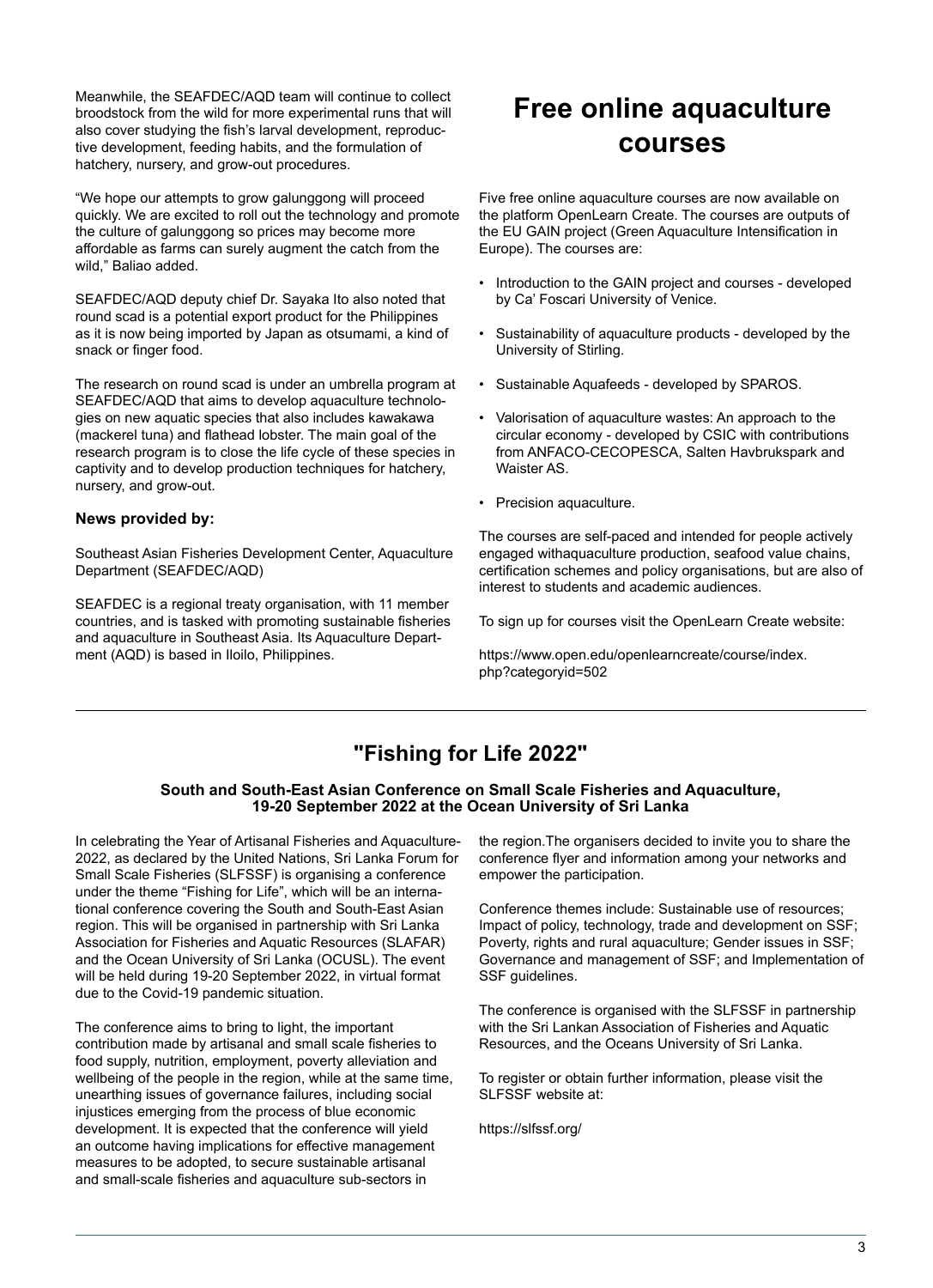## **Reported Aquatic Animal Diseases in the Asia-Pacific Region during the Third Quarter of 2021**

#### **Report by E.M. Leaño**

Senior Programme Officer, Aquatic Animal Health, NACA

With the implementation of the new aquatic animal disease reporting in the Asia Pacific region from January 2021, and in lieu of the published QAAD Reports (last issue published was 4th quarter of 2020), NACA is publishing reported aquatic animal diseases submitted by countries in the Asia-Pacific region. This report covers the third quarter of 2021. The following diseases were reported:

### **Finfish Diseases**

- Infection with *Aphanomyces invadans* (EUS): India in green chromide (Etroplus suratensis).
- Viral encephalopathy and retinopathy (VER): Australia in farmed barramundi (*Lates calcarifer*) and giant grouper (*Ephinephelus lanceolatus*), and wild orange spotted grouper (*E. coioides*); and New Caledonia (affected species not specified).
- Infection with red seabream iridovirus (RSIV): India in molly (*Poecilia* sp.), dwarf gourami (*Trichogaster lalius*), threespot gourami (*T. trichopterus*), and angelfish (*Pterophyllum* sp.).
- Enteric septicaemia of catfish: Vietnam in pangas catfish (*Pangasianodon hypophthalmus*)
- Carp edema virus disease (CEV): New Caledonia (affected species not specified).
- Infection with Tilapia lake virus (TILV): India in tilapia (*Oreochromis niloticus*); and, Philippines in tilapia (juveniles and adults).

### **Molluscan Diseases**

• Infection with abalone herpesvirus: Australia in wild green lip abalone (*Haliotis laevigata*) and black lip abalone ( *H. rubra*).

### **Crustacean Diseases**

- Infection with white spot syndrome virus (WSSV): India in whiteleg shrimp (*Penaeus vannamei*); Philippines in PLs and juveniles of tiger shrimp (*Penaeus monodon*) and whiteleg shrimp (*P. vannamei*), and broodstock of mudcrab (*Scylla serrata*); and, Vietnam in *P. monodon* and *P. vannamei*.
- Infection with infectious hypodermal and haematopoietic necrosis virus (IHHNV): Philippines in tiger shrimp (*P. monodon*; PL), whiteleg shrimp (*P. vannamei*), and Indian prawn (*P. indicus*).
- Acute hepatopancreatic necrosis disease (AHPND): Chinese Taipei in tiger shrimp (*P. monodon*); Philippines in PLs and juveniles of whiteleg shrimp (*P. vannamei*); and, Vietnam in *P. vannamei* and *P. monodon*.
- Infection with Infectious Myonecrosis Virus (IMNV): India in whiteleg shrimp (*P. vannamei*).
- Hepatopancreatic microsporidiosis caused by *Enterocytozoon hepatopenaei* (EHP): India in whiteleg shrimp (*P. vannamei*); and, Philippines in PLs and juveniles of tiger shrimp (*P. monodon*), and juveniles of whiteleg shrimp(*P. vannamei*) and Indian prawn (*P. indicus*).
- Infection with decapod iridescent virus 1 (DIV-1): Chinese Taipei in freshwater crayfish (*Cherax quadricarinatus*).

### **Amphibian Diseases**

- Infection with Ranavirus species: Chinese Taipei bullfrog (*Lithobates catesbeianus*).
- Infection with *Batrachochytrium dendrobatidis*: New Caledonia (affected species not specified).

### **Other Diseases**

• Bangladesh reported Infection with *Staphylococcus* sp. in gulsha (*Mystus cavasius*) and Infection with *Aeromonas*spp. in stinging catfish (*Heteropnuestes fossilis*) and koi (*Cyrpinus carpio*), while Hong Kong SAR reported Infection with Infectious Spleen and Kidney Necrosis Virus (ISKVN) in Sabah hybrid grouper (*E. fuscoguttatus* x *E. lanceolatus*).

### **Historical reports**

Previous / historical QAAD reports are available for download from the NACA website at:

https://enaca.org/?id=8